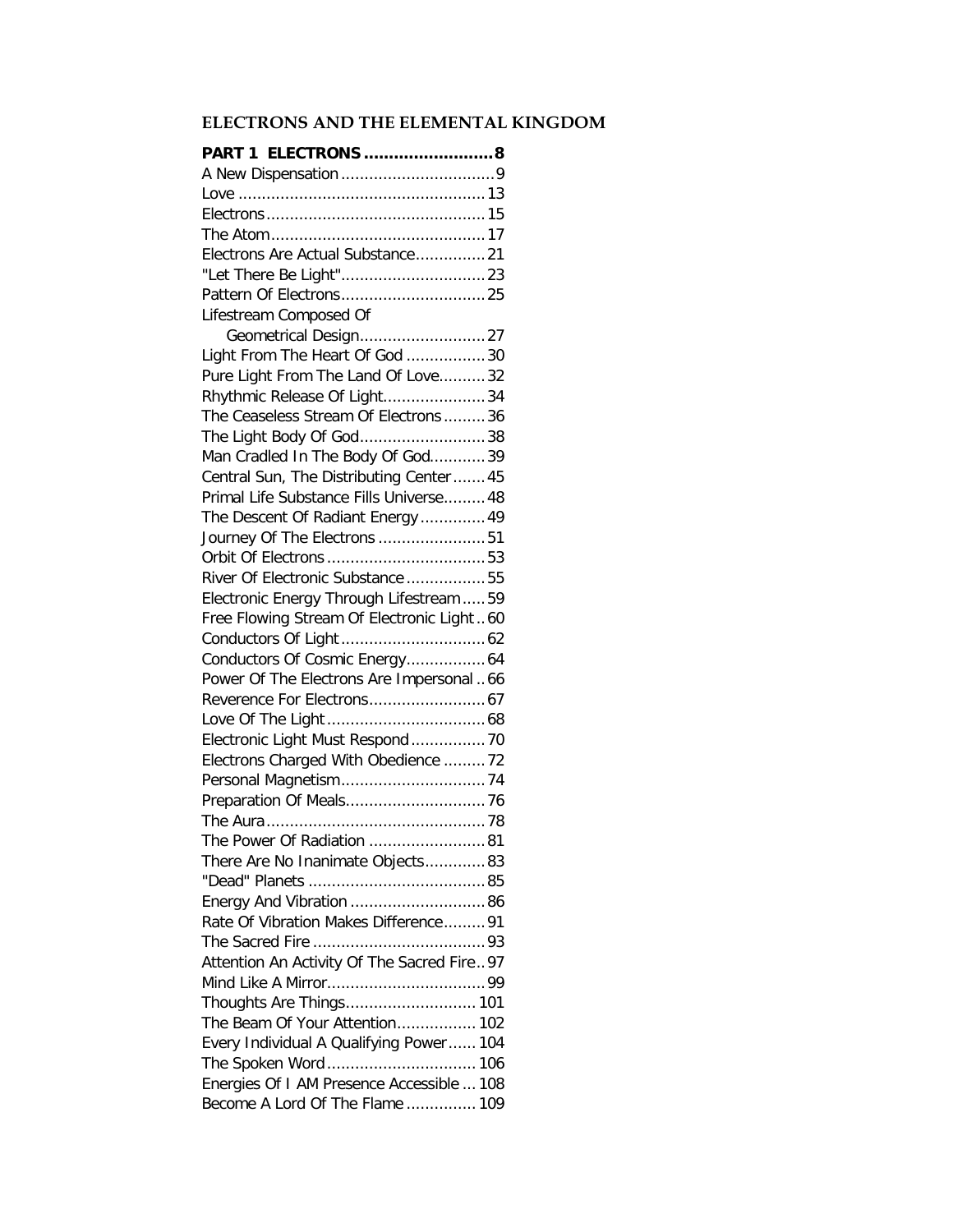| Expressing The Law Of Harmony  111         |
|--------------------------------------------|
|                                            |
| You Are Constantly Radiating  114          |
| Proper Use Of Life's Energy 116            |
| Conscious Control Of Energy  118           |
| Treatment Of Four Lower Bodies  120        |
| Drawing Light Into Four Lower Bodies 122   |
| Transmuting Impure Substance 124           |
| The Circle And Sword Of Blue Flame  125    |
| Intensify The Electronic Circle 126        |
| Electrons, Atoms And The Four              |
| Lower Bodies 127                           |
| An Electron Described 131                  |
| "Causes And Cores"-Living Entities 133     |
| Karma Awaits Its Transmutation 136         |
| Misqualified Energy To Be Redeemed 137     |
| Qualification Of Life Essence 139          |
| The Qualification Of Energy 141            |
| The Power Of Feeling,                      |
| A Qualifying Power 143                     |
| Precipitation And Etherealization 144      |
| Creating The Permanent Atom 145            |
| The Harmony Of Creation 150                |
| Music, In The Universal Scheme             |
|                                            |
|                                            |
| The Conscious Qualification Of Energy. 160 |
| The Establishment Of Forcefields 168       |
|                                            |
| Symbols For Forcefields 175                |
| Groups Form Magnetic Field  177            |
| Transmission Of The Flame  179             |
| Transmission Of Sacred Fire                |
| Through Forcefields  184                   |
| The First World-Wide                       |
| Transmission Flame Service  188            |
|                                            |
| Unselfishness, The Key 194                 |
| Chelas Needed To Translate God's Plan. 195 |
| Electrons Foster Team Spirit 196           |
| Establishment Of Causes For Good 198       |
| Radiation Centers  200                     |
| You Can Become A Radiating                 |
|                                            |
| Training Aspiring Lifestreams 203          |
| The Master's Attention  205                |
| Connection With The Masters Heart  206     |
| <b>How The Master Connects</b>             |
|                                            |
|                                            |